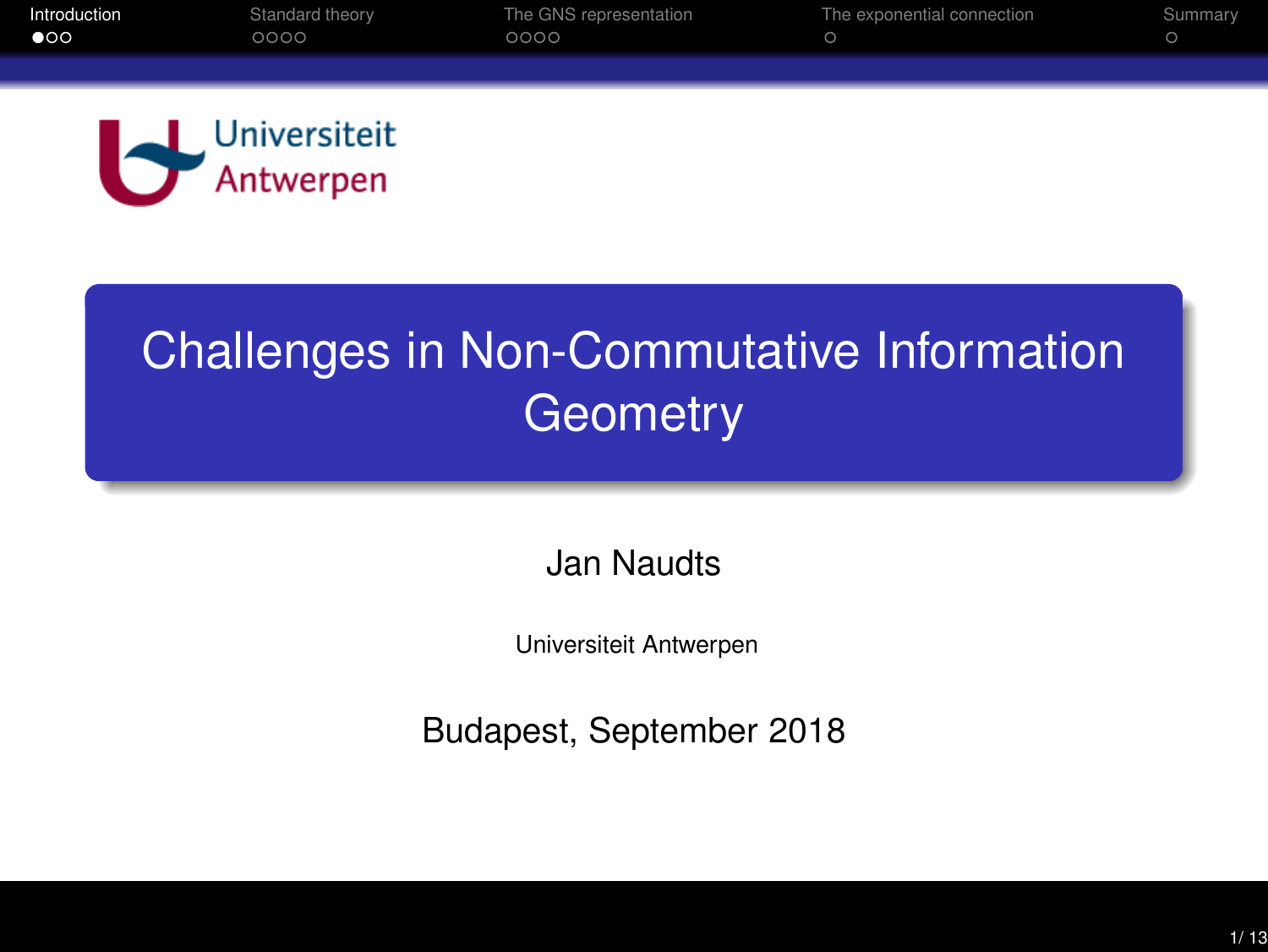| Introduction<br>$\circ \bullet \circ$ | Standard theory<br>0000 | The GNS representation<br>0000 | The exponential connection | Summary |
|---------------------------------------|-------------------------|--------------------------------|----------------------------|---------|
| <b>Introduction</b>                   |                         |                                |                            |         |

**My goal:** Find alternative description of quantum information theory

- Standard: a density matrix  $\rho$  describes a statistical mixture of quantum states
- Alternative: use the GNS-representation of mixed quantum states
- **Why?** Find a more general theory
	- not relying on the properties of the trace
	- using elements of information geometry
	- using elements of non-commutative geometry

J. Naudts, *Quantum Statistical Manifolds,* Entropy 20(6), 472 (2018); Correction submitted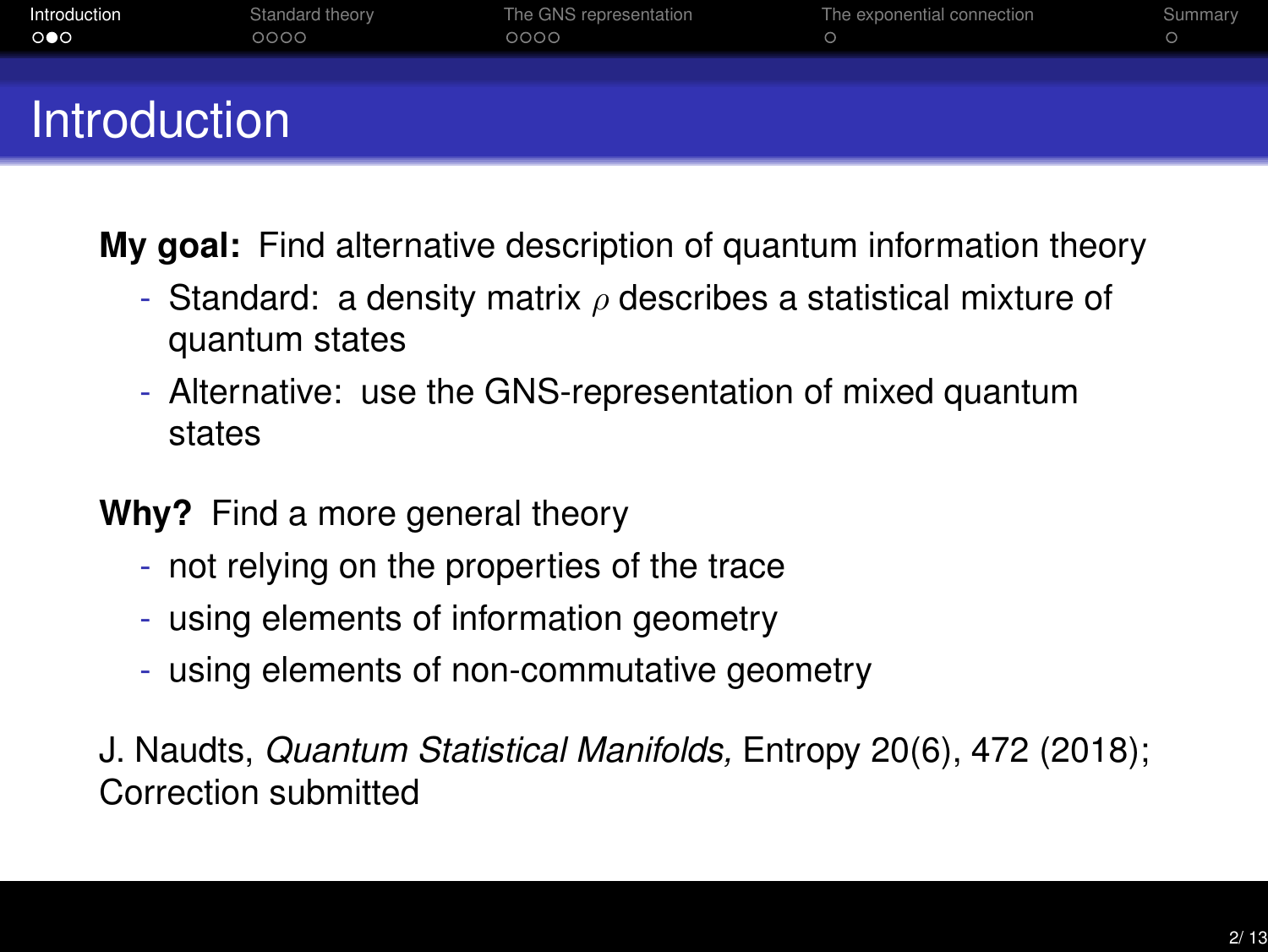| Introduction<br>$\circ \circ \bullet$ | Standard theory<br>0000 | The GNS representation<br>0000 | The exponential connection | Summary |  |  |
|---------------------------------------|-------------------------|--------------------------------|----------------------------|---------|--|--|
| Contents                              |                         |                                |                            |         |  |  |

### **[Introduction](#page-0-0)**

#### <sup>2</sup> [Standard theory](#page-3-0)

- [The relative modular operator](#page-4-0)
- [The metric](#page-5-0)
- 3 [The GNS representation](#page-7-0)
	- [The chart centered at](#page-9-0)  $\rho$
	- **o** [The metric](#page-10-0)



### 4 [The exponential connection](#page-11-0)

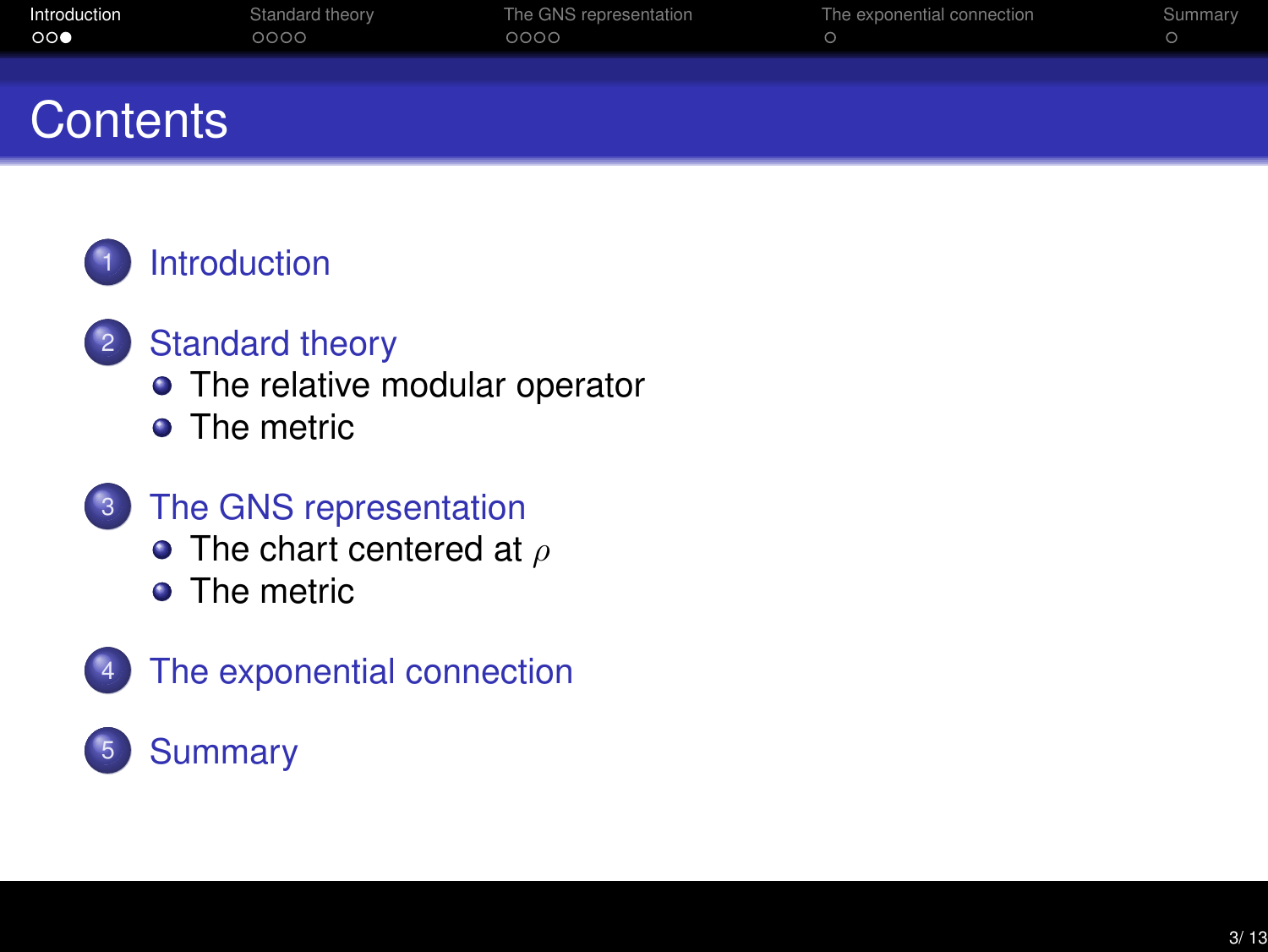<span id="page-3-0"></span>

| Introduction<br>000 | Standard theory<br>0000 | The GNS representation<br>0000 | The exponential connection | Summary |
|---------------------|-------------------------|--------------------------------|----------------------------|---------|
|                     |                         |                                |                            |         |

### Standard theory

See for instance Dénes Petz, *Quantum Information Theory and Quantum Statistics* (Springer, 2008)

The *density matrix* ρ is a complex *n*-by-*n* matrix satisfying  $\rho \geq 0$  and Tr  $\rho = 1$ 

A special role is played by the density matrix

$$
\rho_0 = \frac{1}{n} \mathbb{I} = \frac{1}{n} \left( \begin{array}{cccc} 1 & 0 & \cdots & 0 & 0 \\ 0 & 1 & \cdots & 0 & 0 \\ \cdots & & & & \\ 0 & 0 & \cdots & 0 & 1 \end{array} \right)
$$

The space of *n*-by-*n* matrices forms a Hilbert space  $\mathcal{H}^{\text{HS}}$ for the Hilbert-Schmidt scalar product

$$
\langle A, B \rangle_{HS} = \mathrm{Tr} \, A^{\dagger} B = n \, \mathrm{Tr} \, \rho_0 A^{\dagger} B = n \, \langle A^{\dagger} B \rangle_{\rho_0}
$$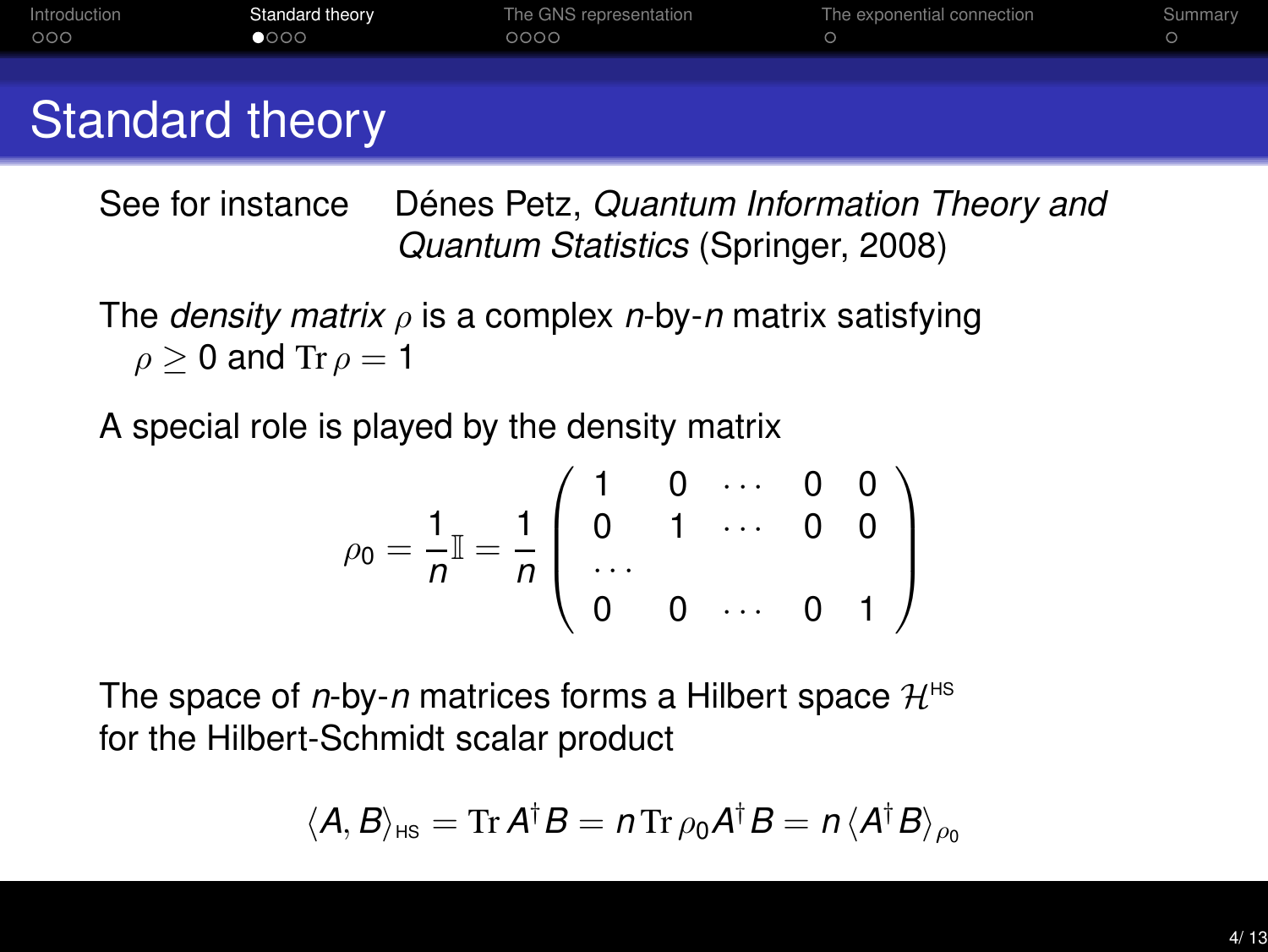<span id="page-4-0"></span>

Fix two strictly positive density matrices  $\rho$  and  $\sigma$ 

Note that in general  $\rho$  and  $\sigma$  do not commute

(Petz 86) introduced the *relative modular operator*  $\Delta_{\rho,\sigma}$  on  $\mathcal{H}^{\text{HS}}$ defined by  $\quad \Delta_{\rho,\sigma}{\cal A}=\rho{\cal A}\sigma^{-1} \quad \text{ for all } {\cal A}$ 

The relative entropy (Umegaki 1962, Araki 1976), defined by

$$
D(\sigma||\rho) = \mathrm{Tr}\,\sigma(\log\sigma - \log\rho)
$$

can be written as  $D(\sigma||\rho) = \langle \sigma^{1/2} | [\log \Delta_{\sigma,\rho} ] \sigma^{1/2} \rangle_{\text{HS}}$ 

**Proof** Write  $\Delta_{\sigma,0} = L_0 R_{\sigma-1}$  where  $L_0 R_{\sigma-1} = R_{\sigma-1} L_0$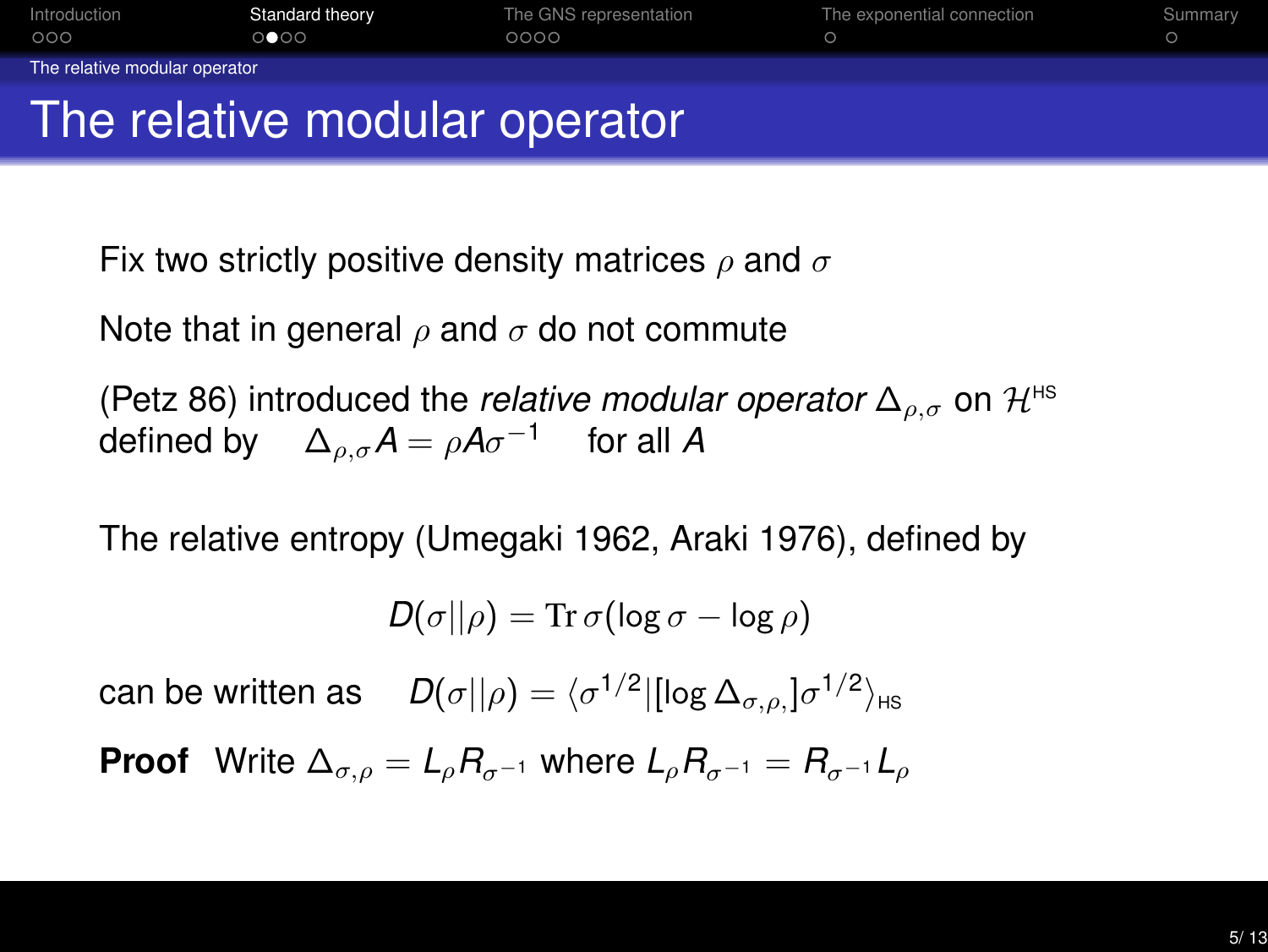<span id="page-5-0"></span>

| Introduction<br>000 | Standard theory<br>$\circ\bullet\bullet\bullet$ | The GNS representation<br>0000 | The exponential connection | Summary |
|---------------------|-------------------------------------------------|--------------------------------|----------------------------|---------|
| The metric          |                                                 |                                |                            |         |
| The metric          |                                                 |                                |                            |         |

From the relative entropy one derives Bogoliubov's scalar product, which can be written as a metric tensor

$$
g_{\sigma,\tau}(\rho) = \int_0^1 du \operatorname{Tr} \rho^u(\log \sigma - \log \rho) \rho^{1-u}(\log \tau - \log \rho)
$$
  
-D(\rho||\sigma)D(\rho||\tau)  
= 
$$
\int_0^1 du \langle \rho^{1/2} |[\log \Delta_{\tau,\rho}] \rho^u [\log \Delta_{\sigma,\rho}] \rho^{-u} |\rho^{1/2}\rangle_{HS}
$$
  
-
$$
\langle \rho^{1/2} |[\log \Delta_{\tau,\rho}] \rho^{1/2}\rangle_{HS} \langle [\log \Delta_{\sigma,\rho}] \rho^{1/2}\rangle_{HS}.
$$

 $\rho, \sigma, \tau$  are strictly positive density matrices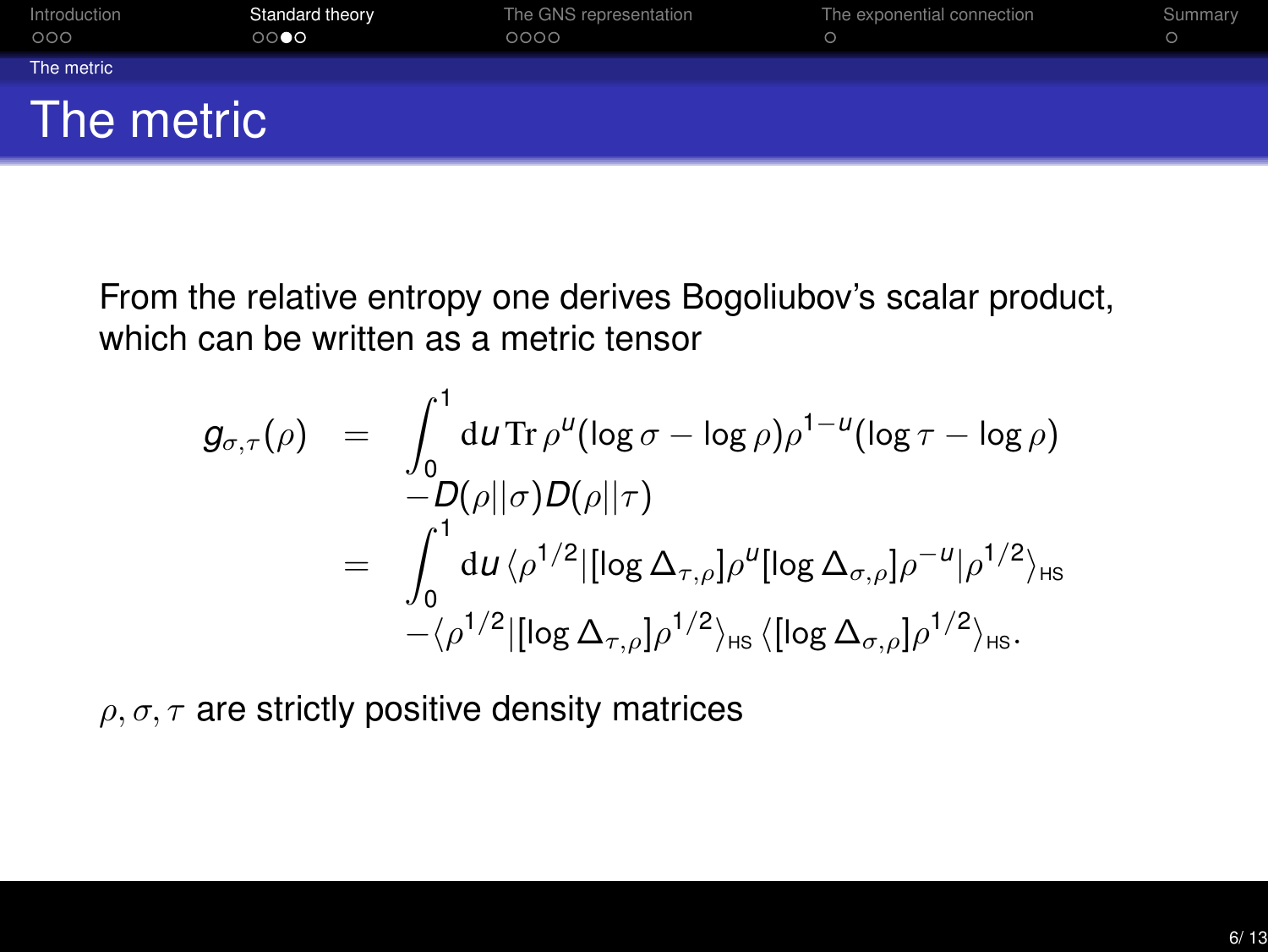| Introduction<br>000 | Standard theory<br>$\circ\circ\bullet$ | The GNS representation<br>0000 | The exponential connection | Summary |
|---------------------|----------------------------------------|--------------------------------|----------------------------|---------|
| The metric          |                                        |                                |                            |         |
|                     | The metric cont'd                      |                                |                            |         |

 $\rho$  is a point A in the manifold M of strictly positive density matrices

With  $\sigma, \tau$  correspond two points *B*, *C* in the tangent plane  $T_{\rho}M$ 

 $g_{\sigma,\tau}(\rho)$  is the scalar product between the vectors  $\overrightarrow{AB},\overrightarrow{AC}$ 

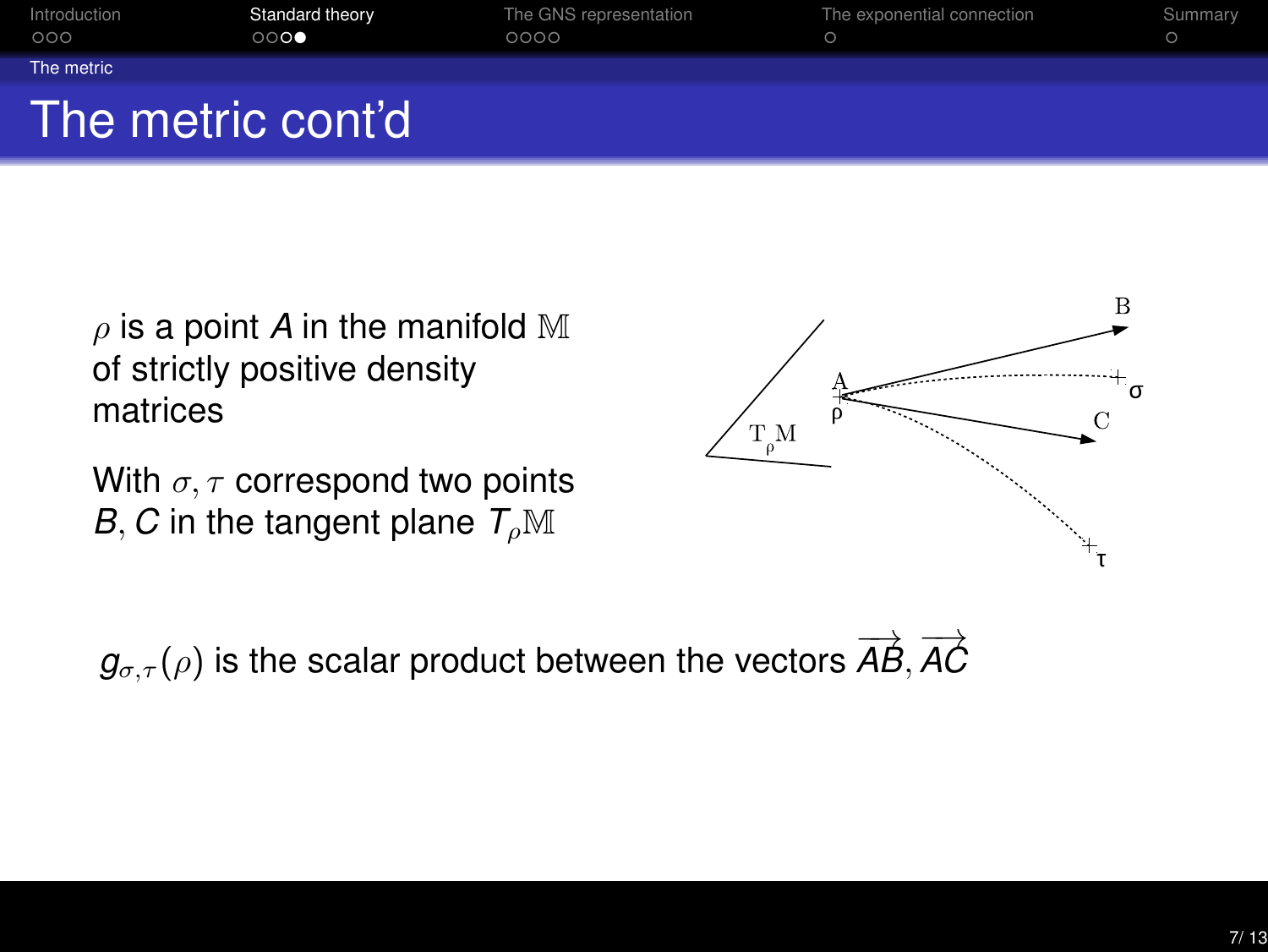# The GNS representation (Gelfand, Naimark, Segal)

<span id="page-7-0"></span>[Introduction](#page-0-0) [Standard theory](#page-3-0) [The GNS representation](#page-7-0) [The exponential connection](#page-11-0) [Summary](#page-12-0)

 $\circ$ 

 $n \times n$  matrices represented as  $n^2 \times n^2$ block matrices

 $\bullet$ 000

 $000$ 

 $0000$ 

In this representation the density matrix  $\rho$  is replaced by a 'wave function'  $\Omega$ <sub>ρ</sub>.

- Diagonalize  $\rho$ :  $\rho = \sum p_n |\psi_n\rangle \langle \psi_n|$  with  $p_n > 0$ ,  $\sum_n p_n = 1$ .

- Let 
$$
\Omega_{\rho} = \sum_{n} \sqrt{p_{n}} \psi_{n} \otimes \psi_{n}
$$
  
\n- Then  $\langle \Omega_{\rho} | A \otimes \mathbb{I} | \Omega_{\rho} \rangle = \sum_{m,n} \sqrt{p_{m}p_{n}} \langle \psi_{m} \otimes \psi_{m} | (A\psi_{n}) \otimes \psi_{n} \rangle$   
\n $= \sum_{m,n} \sqrt{p_{m}p_{n}} \langle \psi_{m} | A\psi_{n} \rangle \langle \psi_{m} | \psi_{n} \rangle$   
\n $= \sum_{n} p_{n} \langle \psi_{n} | A\psi_{n} \rangle$   
\n $= \text{Tr } \rho A = \langle A \rangle_{\rho}.$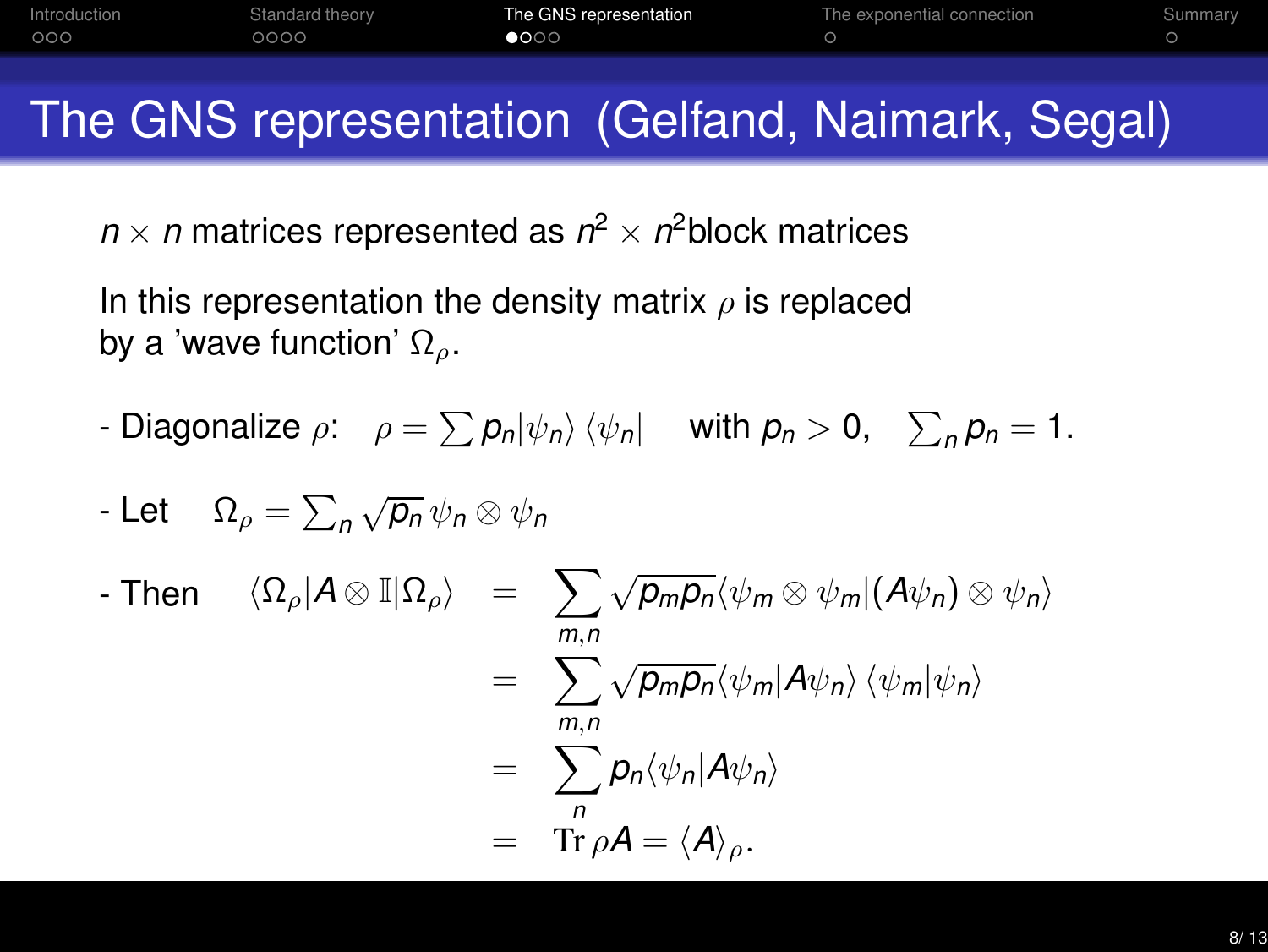

In particular, with the tracial density matrix  $\rho_0 = \frac{1}{2}$ <mark>⊥</mark>I corresponds

$$
\Omega_0=\frac{1}{n}\sum_{i=1}^n\psi_i\otimes\psi_i,
$$

where  $\psi_1, \cdots, \psi_n$  is any orthonormal bazis.

Let <sup>A</sup> denote the space of all 'operators' of the form *<sup>A</sup>* <sup>⊗</sup> <sup>I</sup> The *commutant* <sup>A</sup>′ consists of all operators of the form <sup>I</sup> <sup>⊗</sup> *<sup>A</sup>*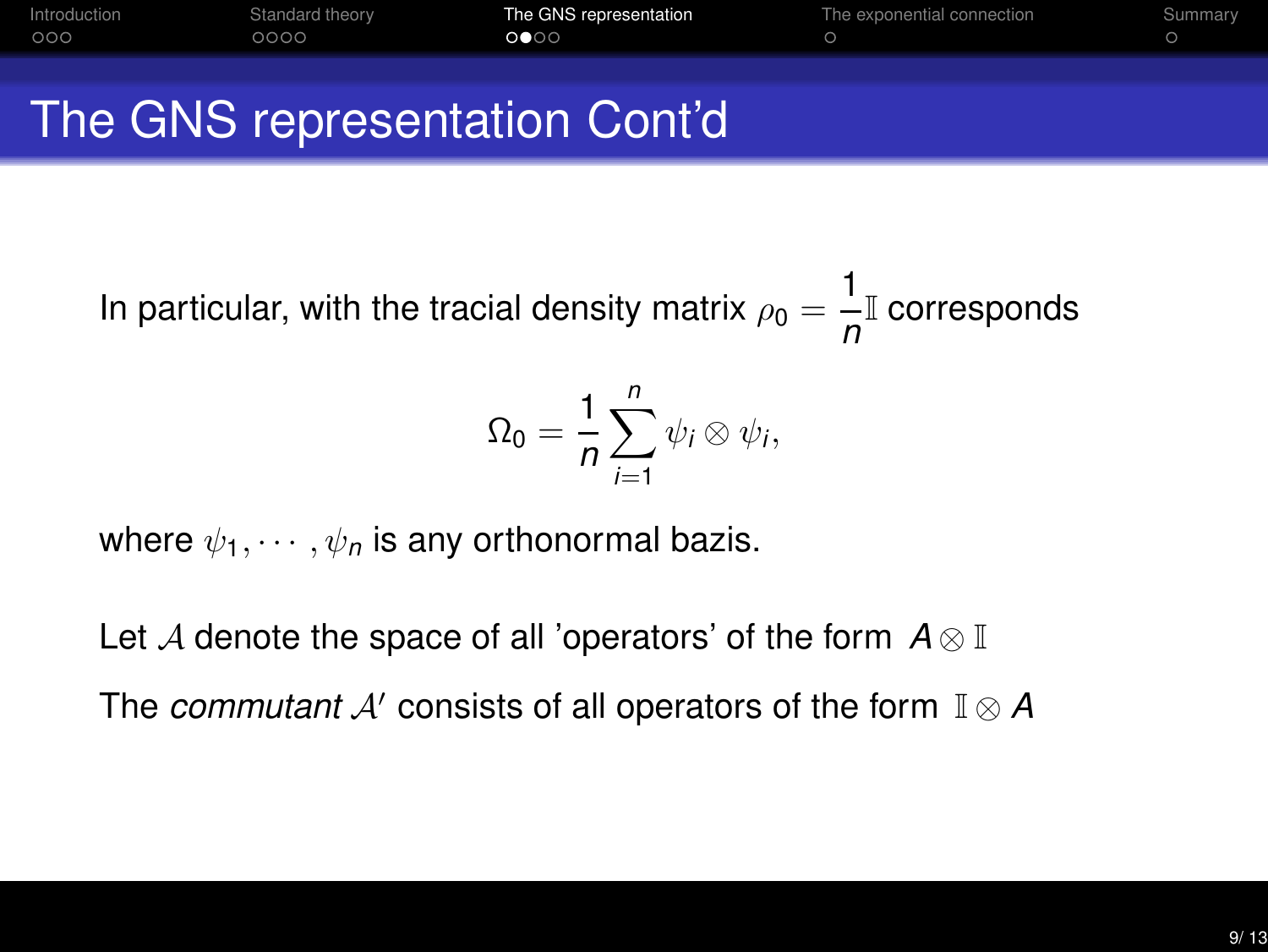<span id="page-9-0"></span>

| Introduction<br>000          | Standard theory<br>0000 | The GNS representation<br>0000 | The exponential connection | Summary |  |  |  |
|------------------------------|-------------------------|--------------------------------|----------------------------|---------|--|--|--|
| The chart centered at $\rho$ |                         |                                |                            |         |  |  |  |
| The chart centered at $\rho$ |                         |                                |                            |         |  |  |  |

The metric tensor  $g_{\sigma,\tau}(\rho)$  involves 3 density matrices  $\rho$  fixes a point A in the manifold M,  $\sigma, \tau$  fix the points B and C in the tangent plane  $T_o\mathbb{M}$ 

 $ρ$  is described by the 'wave function'  $Ω<sub>ρ</sub>$ How to describe  $\sigma$  and  $\tau$ ?

**Theorem** Given  $\rho, \sigma$  there exists a unique  $K = K^{\dagger}$  in  $\mathcal{A}'$ such that  $\quad$   $K\Omega_\rho=\int^1$ 0  ${\rm d}$ *u*  $\rho^{\mu}[{\rm log}\,\Delta_{\sigma,\rho}]\rho^{-\mu}{\Omega}_\rho + D(\rho||\sigma){\Omega}_\rho$ and  $\langle \Omega_{\rho} | K \Omega_{\rho} \rangle = 0$ 

The map  $\sigma \mapsto K$  is a chart for M It is centered at  $\rho$ : Indeed,  $\sigma = \rho$  implies  $K = 0$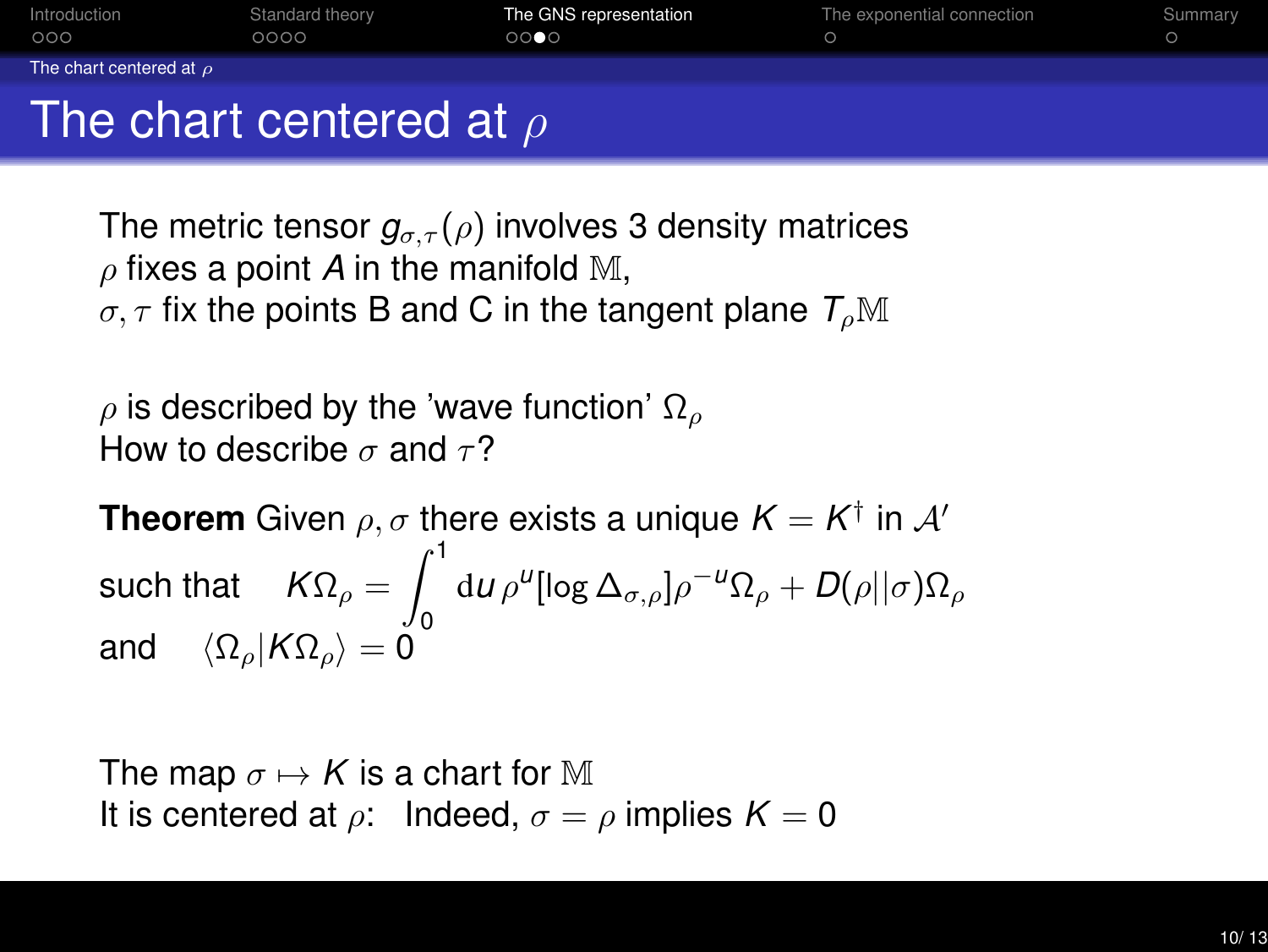<span id="page-10-0"></span>

**Proposition** Consider the chart  $\chi_{\rho}: \sigma \mapsto K$  centered at  $\rho$ . Then

1) There exists a strictly positive operator  $G_{\rho}$  in A such that

$$
G_{\rho}K\Omega_{\rho}=\left[\left(\Delta_{\rho,\sigma}+D(\rho||\sigma)\right]\Omega_{\rho}\right]
$$

2) For each pair 
$$
K = \chi_{\rho}(\sigma)
$$
 and  $L = \chi_{\rho}(\tau)$  is

$$
g_{\sigma,\tau}(\rho)=(K\Omega_\rho,G_\rho L\Omega_\rho)
$$

Note:  $G_{\rho}$  is in A while K and L belong to the commutant  $A'$ Positivity of the metric follows immediately from  $G<sub>0</sub> > 0$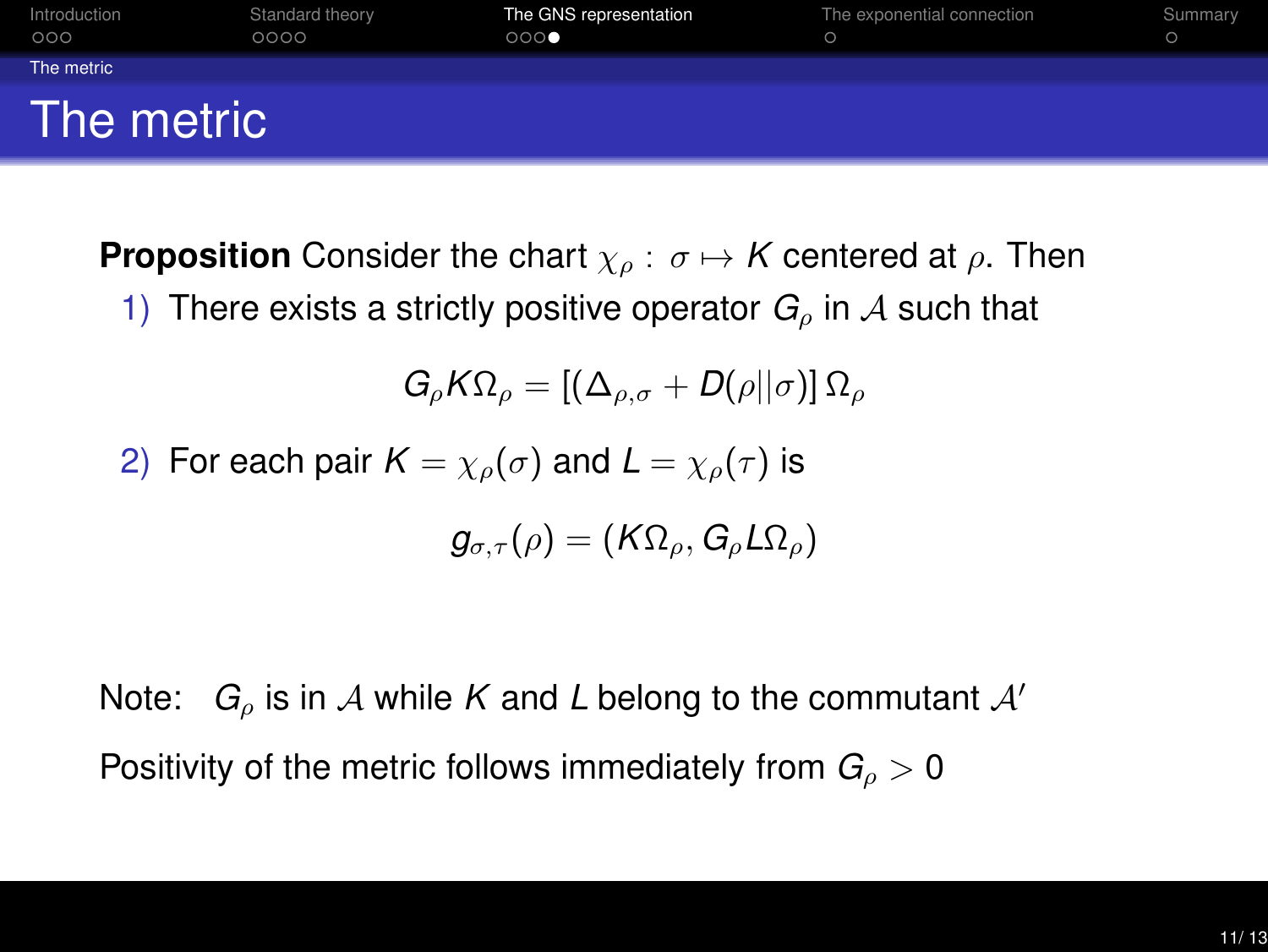<span id="page-11-0"></span>

The geodesics  $t \mapsto \rho_t$  are such that

$$
\log \rho_t = (1-t) \log \rho_0 + t \log \rho_1 - \zeta(t)
$$
  
=  $\log \rho_0 + tH - \zeta(t)$ 

 $\zeta(t)$  is a normalizing function, *H* is defined by  $H = \log \rho_1 - \log \rho_0$ 

#### **Proposition**

1) 
$$
\frac{\mathrm{d}\zeta}{\mathrm{d}t} = \langle H \rangle_t = D(\rho_t || \rho_0) - D(\rho_t || \rho_1)
$$

- 2)  $t \mapsto \zeta(t)$  is convex
- 3)  $\chi_o(\rho_t) = (1-t)\chi_o(\rho_0) + t\chi_o(\rho_1)$

The latter shows that the chart  $\chi_{\rho}$  is an affine coordinate